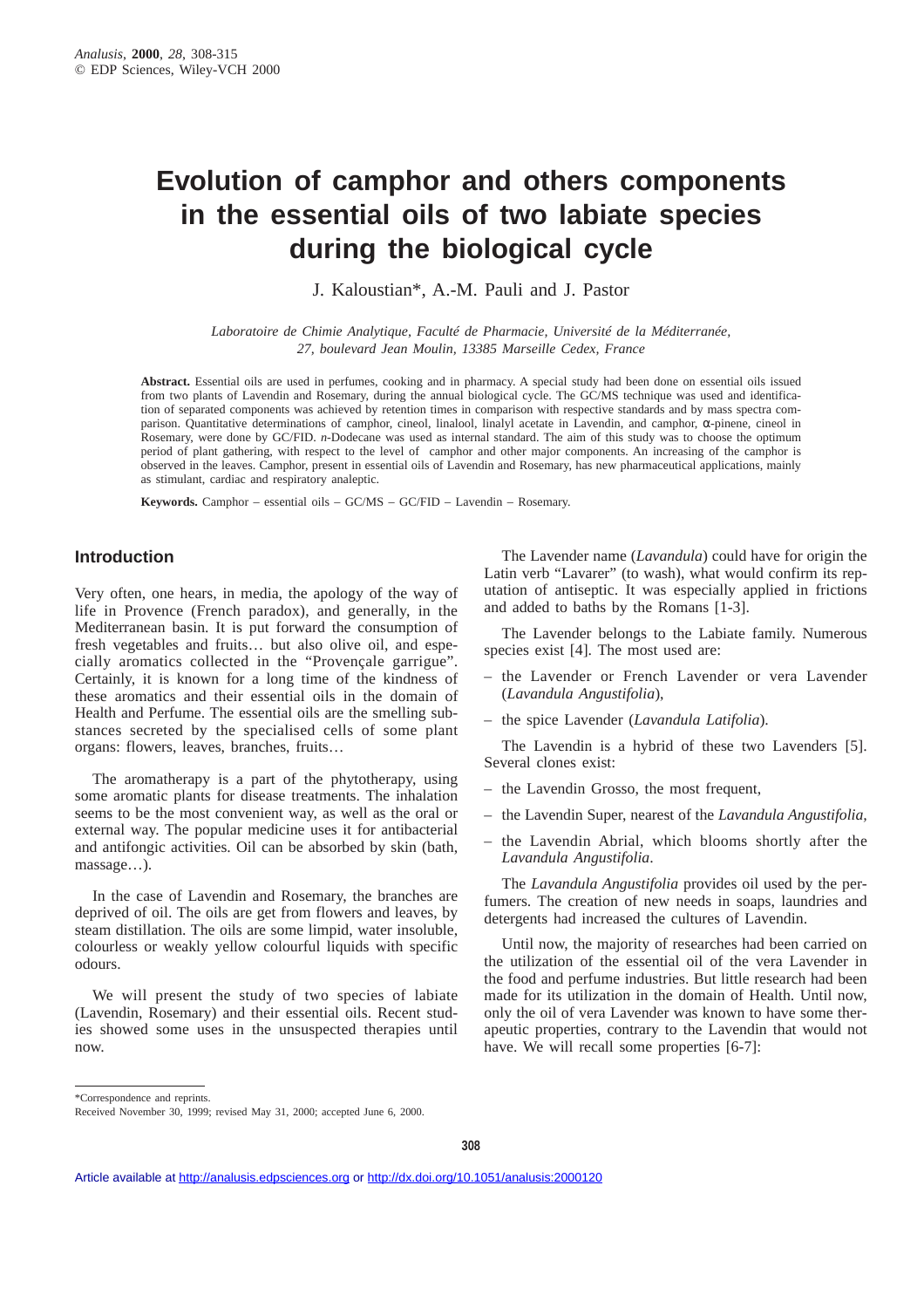- in the treatment of wounds by a healing action ;
- as antispasmodic, while facilitating the digestion ;
- as relaxing, sedative and even as analgesic ;
- as hypotensive.

It is without danger for babies and pregnant women. Some recent studies in paediatrics showed a better relaxation of the new-born, when one uses some drops in the baths [8].

In an intensive care unit, the emotional stress affects the convalescence. Massages can improve the state of relaxation, but the number of essential oils is high, and each one is supposed to be specific for its therapeutic qualities. Massages of members and the forehead had been achieved on post-cardiotomy patients. The relaxing effect is more important when one uses Lavendin essential oil, rather than the Lavender one [7]. It would seem that the presence of camphor, volatile product and quickly inhaled, can play a role of stimulant. Traditionally, and in an extensive international literature search for this study, the Lavendin was discredited as being of no use therapeutically. However, if the results of above-mentioned research are duplicated, it would appear that the Lavandin oils have good therapeutic actions.

The Rosemary name comes from "Ros" and "Marinus" which means "marine dew". The Rosemary is known for a long time. The Greeks and the Romans burnt it as incense [9].

The first flowers appear at the end of the winter, and are renewed always until the beginning of the summer. A modestly blossoming is present also in autumn.

The leaves are used mainly in cooking. The Rosemary tea has good therapeutic properties: antiseptic, antispasmodic, diuretic; the essential oil is used in external way as antiseptic mouth wash [10], but also as antidiarrhoeic, antirheumatic, analgesic, healing [11]. The essential oil must not be used in the case of pregnancy, epilepsy. It can be allergic, after body sun exposure. In France, several pharmaceutical specialities (like Aromasol™, Humex Revulene™, …) are used in respiratory disease. New searches were run for the valuation of antimalarial [12], antifongic [13] and antiparasitic (*Pediculus humanus*) [14] activities.

The chromatographic curves of these oils, used in pharmaceutical applications, are known for a long time but some components, like camphor, might have a specific therapeutic action.

The goal of this work is the application of gas-liquid chromatography to the analysis of essential oils obtained from Lavendin and Rosemary by steam distillation, in our laboratory, from several samples harvested on the same plants of each labiate species, during the biological cycle: autumn, winter, spring and summer. It might be possible to choose the period and the analysed aerial part, for an optimum level of some determinated components.

### **Experimental**

#### **Sampling**

The studied samples had been gathered on the same plants during their annual biological cycle:

- Lavendin, in Aix-en-Provence (Bouches-du-Rhône),
- Rosemary, in a village (Entrevennes) near Manosque (Alpes-de-Haute-Provence).

The gathering dates are characterised by six digits: day, day, month, month, year, year. Some hours after the picking, leaves branches and flowers are separated.

The study on the Lavendin had been run in the period of 04.01.1998 to 25.08.1998 days. During the first one (January to June) the plant had no flowers. Flowers were present in the second period (June to August). The study on the Rosemary had been run between the 22.11.1998 and 26.06.1999 days. The flowers had been always present, but sometimes in very few quantities, with no possible titration.

First, we determinate the essential oil on a part of the freshly picked plants, according to the French Pharmacopoeia. Another part is dried at 110 °C within fifteen hours, with the determination of the weight loss. During the heating, the essential oil is almost completely eliminated (about 99 %). All the results are presented according to the dry matter (%/DM).

Secondly, the oil's components are characterised by GC-MS, in comparing retention times and MS curves with standards.

Finally, several oil's components, among the most important, had been titrated (internal standardisation with *n*-dodecane) by GC-FID:

- Lavendin: camphor, cineol, linalool, linalyl acetate ;
- Rosemery: camphor, cineol, α-pinene.

The chemical formulas are reported in figure 1.



cineol

 $\alpha$ -pinene

camphor

$$
(CH3)2C=CHCH2CH2C(CH3)(OH)CH=CH2
$$
linalool

$$
CH_3CO_2C(CH=CH_2)(CH_3)CH_2CH_2CH=C(CH_3)_2
$$

linalyl acetate

**Figure 1.** Chemical formulas of determinated components in essential oils.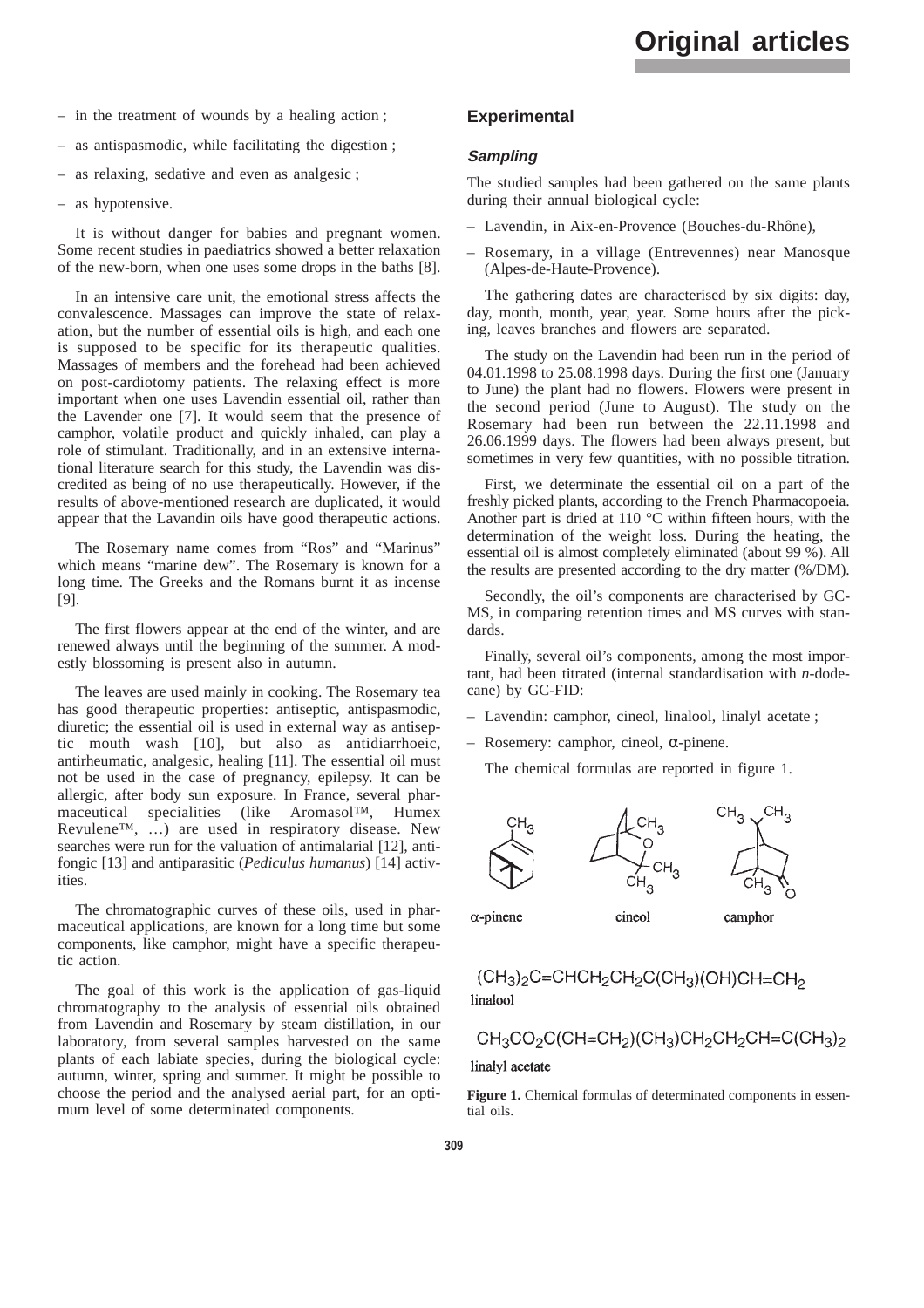# **Original articles**

#### **Conditions**

Two Gas-Liquid Chromatography techniques had been used.

– Qualitative analysis: GC/MS was carried out using total ion monitoring mode on a Varian 3400 apparatus, with a detector MS ion trap. The column HP5MS (copolymer diphenyl 5 % – dimethyl 95 % siloxan; 30 m length  $\times$ 0.32 mm inside diameter, 1.0 µm film thickness) in solid support silica was used. The heating rate was 3 °C/min from 60 to 200 °C. Injector temperature was set at 250 °C. Helium was used as carrier gas with a flow rate of 1.0 mL/min. The standard solutions and the essential oils solutions were in hexane (1  $\mu L/mL$  and 2  $\mu L/mL$ ).

Unfortunately, the quantitative analysis could not be run on GC/MS apparatus.

– Quantitative analysis: GC/FID Hewlett Packard 5700 apparatus was used. The column (2 m length  $\times$  0.32 cm inside diameter, solid support glass, Chromosorb 80/100 Mesh, OV225) was held at 50 °C for 4 min and programmed at 8 °C.min to 200 °C. Injector and detector FID temperatures were 250 °C. The flow rates were 30 mL/min for hydrogen, 240 mL.min for air and 8.7 mL/min for nitrogen carrier gas. *n*-Dodecane was used as internal standard. Calibration curves were obtained by plotting the ratio peak area analysed component/peak area *n*-dodecane, *versus* the amounts of components. Internal standard was at 0.75 mg/mL. For the calibration curves of each component, 6 standard solutions from 0 to 1.5 mg/mL in hexane were used as data points. In each case (α-pinene, cineol, camphor, linalool, linalyl acetate) regression data slope was computed, a linear fit was satisfactory with a correlation coefficient *r* always upper 0.992.

The standards are from Aldrich-Chemie Company.

## **Results**

#### **Lavendin**

The determination of the essential oil of leaves and flowers, issued from the same plant of Lavendin, is presented in table I (results according to the dry matter, in ml/100 g DM).

Table I. Determination of essential oil in the samples issued from the same plant of Lavendin (in ml/100 g DM).

| Samples      | Leaves | <i>Flowers</i> |  |
|--------------|--------|----------------|--|
| $1 - 040198$ | 0.80   | Absent         |  |
| $2 - 010298$ | 0.42   | Absent         |  |
| $3 - 150298$ | 0.77   | Absent         |  |
| $4 - 080398$ | 0.39   | Absent         |  |
| $5 - 070698$ | 0.54   | 7.99           |  |
| $6 - 020798$ | 0.49   | 9.74           |  |
| $7 - 250898$ | ND.    | 9.44           |  |

ND = Not determinated, very little quantity of leaves

For all the samples of branches issued from all lots, the oil determinated according to this procedure is always, either absent, or lower than 0.06 ml/100 g DM. The results of the leaves are included between 0.39 and 0.80 ml/100 g DM. The flowers present an upper level at 9.74 ml/100 g DM when they were completely opened. This level is at 7.99 when they are scarcely opened and 9.44 when they are faded without petals.

The identification of sixteen components among the most characteristic, was done by GC-MS, according to their retention time (expressed in seconds) and their mass spectrum. The figures 2A (purchased Lavendin oil) and 2B (Lavendin flowers oil of our sampling) present similar curves, with mainly, linalool and linalyl acetate upper levels. The Lavendin leaves oil of our sampling (Figure 2C) shows very little values of linalool and its acetate ester, but upper levels of camphor and cineol.

The oil component titration by GC-FID (internal standard *n*-dodecane) of four samples issued from our sampling is presented in table II. We add the results of *Lavandula dentata* leaves (260198), which has the particularity to blossom in winter. We present, in figure 3, an example of chromatographic curve (GC/FID) obtained on Lavendin flowers essential oil with the use of *n*-dodecane as internal standard.

The industrial samples are the bloom heads gathered mechanically when the flowers are fully opened. These bloom heads are formed mainly of flowers and branches. Few leaves are present.

Table II. Titration of the four components of Lavendin and *Lavendula dentata* oils (% w/w).

| Samples                | Cineol | Linalool | Camphor | Linalyl<br>Acetate |
|------------------------|--------|----------|---------|--------------------|
| <i><b>Obtained</b></i> |        |          |         |                    |
| From Industries        |        |          |         |                    |
| A Lavendin             |        |          |         |                    |
| Colourless Oil         | 4.11   | 37.0     | 2.67    | 38.9               |
| <b>B</b> Lavendin      |        |          |         |                    |
| Colourless Oil         | 4.68   | 38.2     | 4.02    | 37.2               |
| C Lavendin Yellowish   |        |          |         |                    |
| and aged Oil           | 3.06   | 29.6     | 6.54    | 34.8               |
| D Lavendin Yellow      |        |          |         |                    |
| and aged Oil           | 3.68   | 22.9     | 6.82    | 36.4               |
| Obtained From          |        |          |         |                    |
| our Sampling           |        |          |         |                    |
| $1 - 040198$ leaves    | 9.03   |          | 22.0    |                    |
| $2 - 010298$ leaves    | 16.3   |          | 34.2    |                    |
| $3 - 150298$ leaves    | 20.5   |          | 35.3    |                    |
| $4 - 080398$ leaves    | 16.2   |          | 30.9    |                    |
| $5 - 070698$ leaves    | 19.0   | 1.60     | 29.9    |                    |
| $5 - 070698$ flowers   | 8.49   | 21.4     | 11.2    | 21.5               |
| $6 - 020798$ flowers   | 8.61   | 28.9     | 9.22    | 29.1               |
| $7 - 250898$ flowers   | 8.13   | 36.0     | 13.9    | 17.3               |
| Lavandula Dentata      |        |          |         |                    |
| Leaves 260198          | 1.12   | 5.81     | 27.8    |                    |
|                        |        |          |         |                    |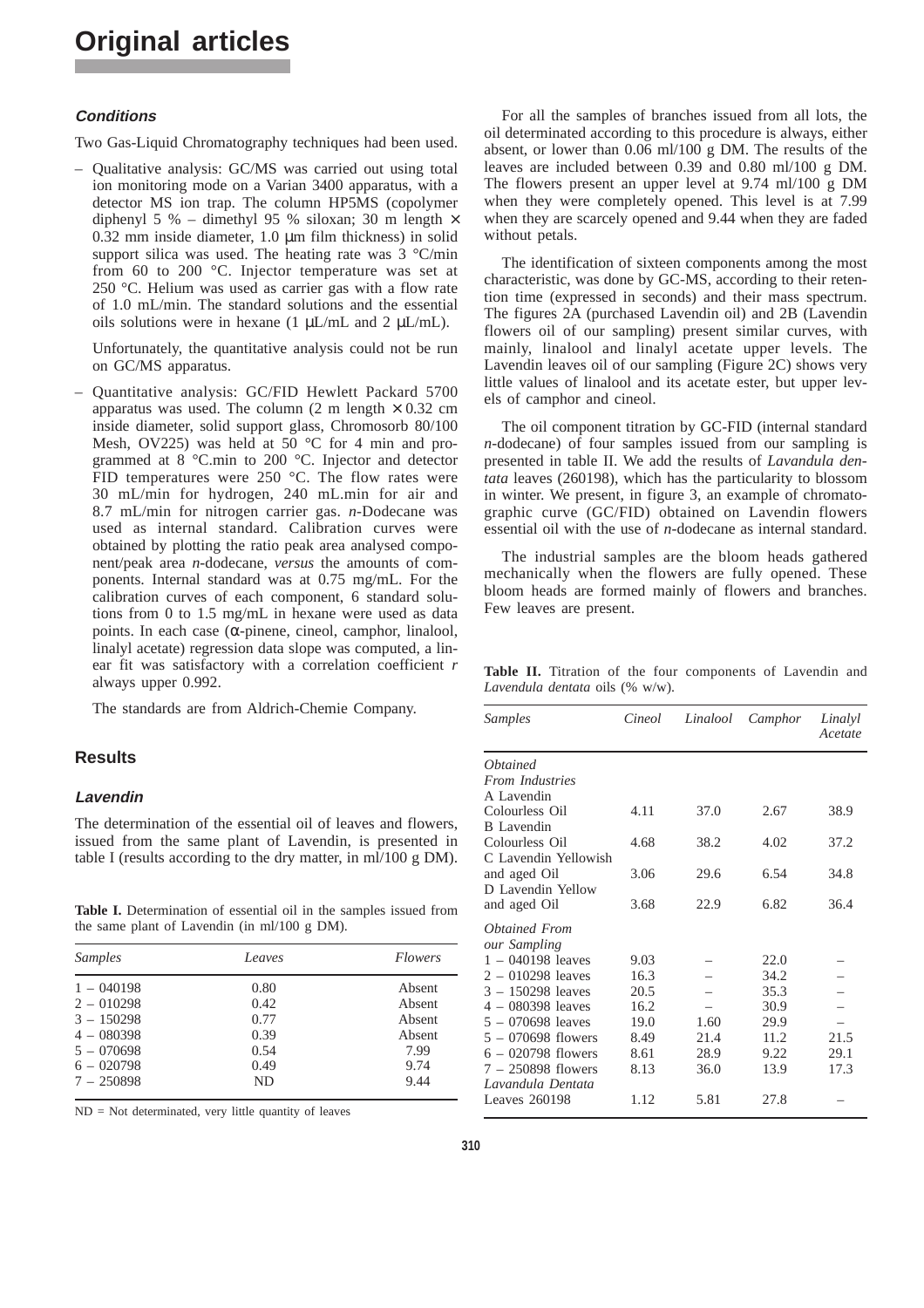

**Figure 2.** Qualitative analyses-GC curves of essential oils.  $A =$  Lavendin, obtained by buying in the shops;  $B =$  Flowers of Lavendin (our sampling);  $C =$  Leaves of Lavendin (our sampling);  $1 = \alpha$ -pinene,  $2 = \text{camphene}$ ,  $3 = \beta$ -pinene,  $4 = \text{myrcene}$ ,  $5 = \text{cymene}$ ,  $6 =$  limonene,  $7 =$  cineol,  $8 =$  linalool oxide,  $9 =$  linalool,  $10 =$  camphor,  $11 =$  borneol,  $12 =$  terpineol-4,  $13 = \alpha$ -terpineol,  $14 = \text{lina}$ lyl acetate,  $15 =$  geranyl acetate,  $16 =$  trans (or β)-caryophyllene.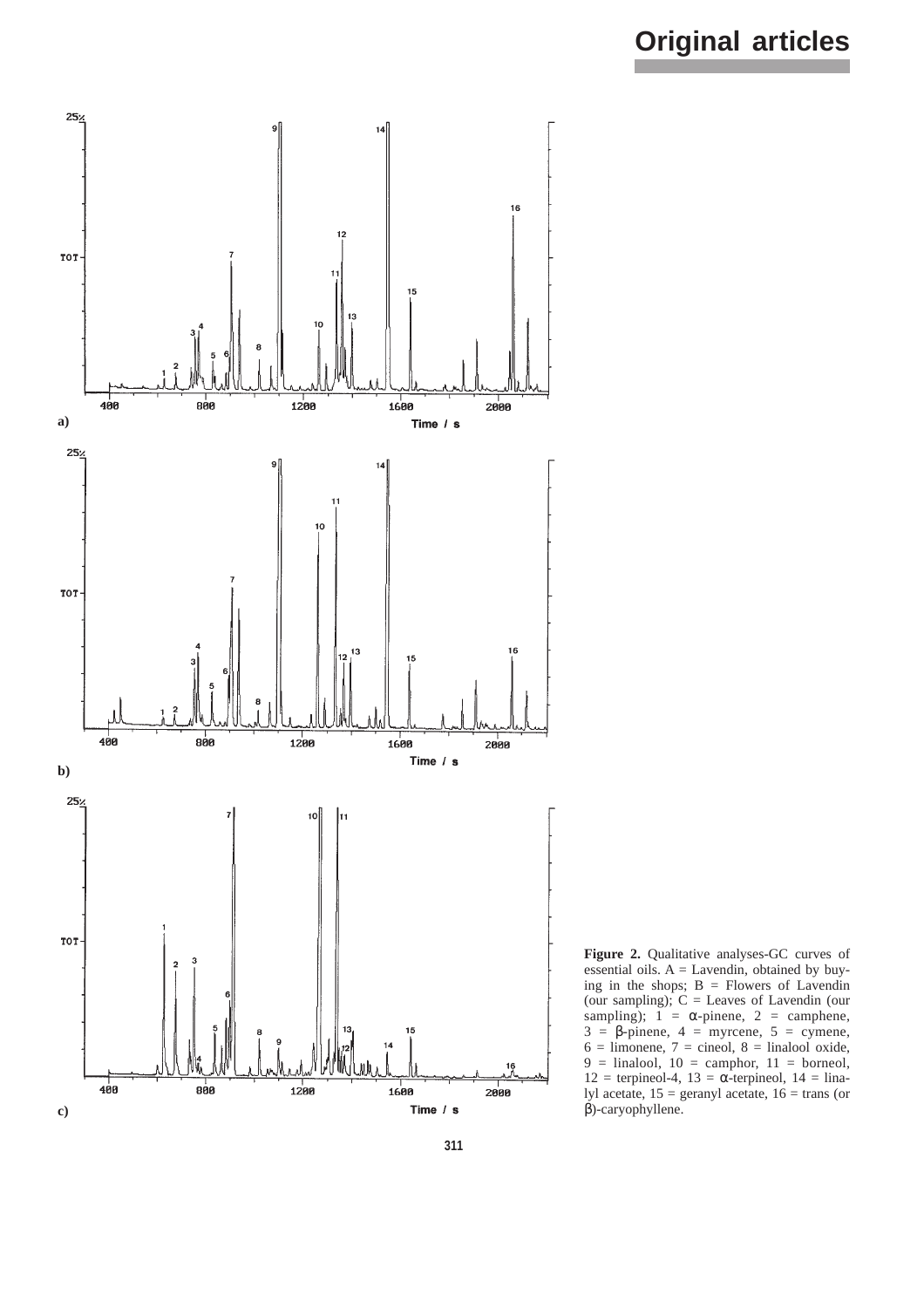# **Original articles**



**Figure 3.** Quantitative analysis-GC curve of Lavendin flowers essential oil.

The comparison of the four oils issued from industries shows near values of the A and B Lavendin oils. The samples C and D are aged Lavendin oils. The linalool and linalyl acetate levels are lower. On contrary the camphor is higher.

In February, camphor is at upper level in the leaves oils obtained from our sampling. In July, the flowers oil presents 29 % of linalool and linalyl acetate. On contrary, cineol and camphor levels are at about 9 %. During the flowers ageing (not opened, to faded and without petals) the linalool level increases from 21.4 to 36.0 %. The increasing (28.9 to 36.0 %) of the linalool, corresponds to the decreasing of linalyl acetate: 29.1 to 17.3 % (ester hydrolysis).

#### **Rosemary**

10 tests of essential oil determination were made, by steam distillation, on a sample containing only leaves and flowers, without branches, and coming from another plant of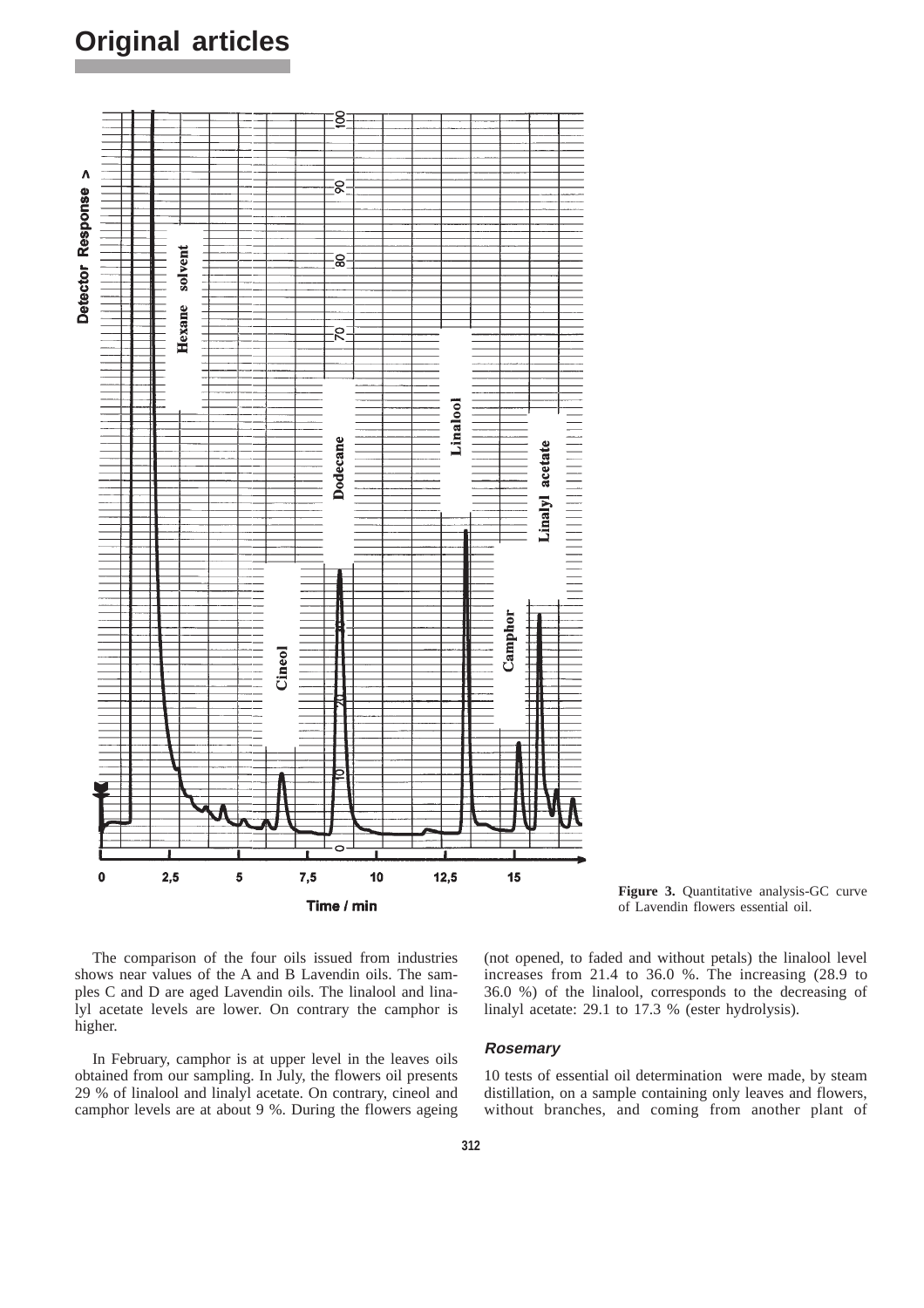Rosemary. The computed average was 1.95 ml/100 g Dry Matter, with a standard deviation of 0.107, and a correlation coefficient of 5.50 %.

The results of the 7 samples gathered on the same plant are presented in table III.

We observe for the leaves of Rosemary an increasing of the essential oil from 2.65 (November) to 3.59 ml/100 g DM (June). The two maximums, observed for samples 3 and 7, can be explained by a lower pluviometry in December and in June (Fig. 4). It is not surprising to establish for the lots 3 and 7 (January 6 and June 26) higher quantities of essential oils (dryness in the preceding days).

Table III. Determination of essential oils in the samples issued from the same plant of Rosemary (in ml/100 g DM).

| <b>Samples</b> | Leaves | <i>Flowers</i> | Whole branches |
|----------------|--------|----------------|----------------|
| $1 - 221198$   | 2.65   | 2.47           | 1.73           |
| $2 - 101298$   | 2.84   | 1.86           | 2.12           |
| $3 - 090199$   | 3.15   | 1.85           | 1.86           |
| $4 - 060299$   | 3.05   | ND.            | 1.82           |
| $5 - 060399$   | 2.84   | ND.            | 2.15           |
| $6 - 040499$   | 2.97   | ND.            | 2.21           |
| $7 - 260699$   | 3.59   | ND             | 3.23           |

ND = Not determinated, very little quantity of flowers



**Figure 4.** Pluviometry in Manosque (1998-1999).



**Figure 5.** Qualitative analysis- GC curves of Rosmarinus officinalis oil.  $1 = \alpha$ -pinene, 2 = camphene,  $3 = \beta$ -pinene,  $4 = \text{nyrcene}$ ,  $5 = \Delta - 3$  carene,  $6 =$  cymene,  $7 =$  limonene,  $8 =$  cineol,  $9 =$  camphor,  $10 =$  isoborneol,  $11 =$  borneol,  $12 = \alpha$ -terpineol,  $13 =$  verbenone, 14 = bornyl acetate, 15 = isobornyl acetate,  $16 = \text{trans}$  (or  $\beta$ )-caryophyllene,  $17 = α$ -humulene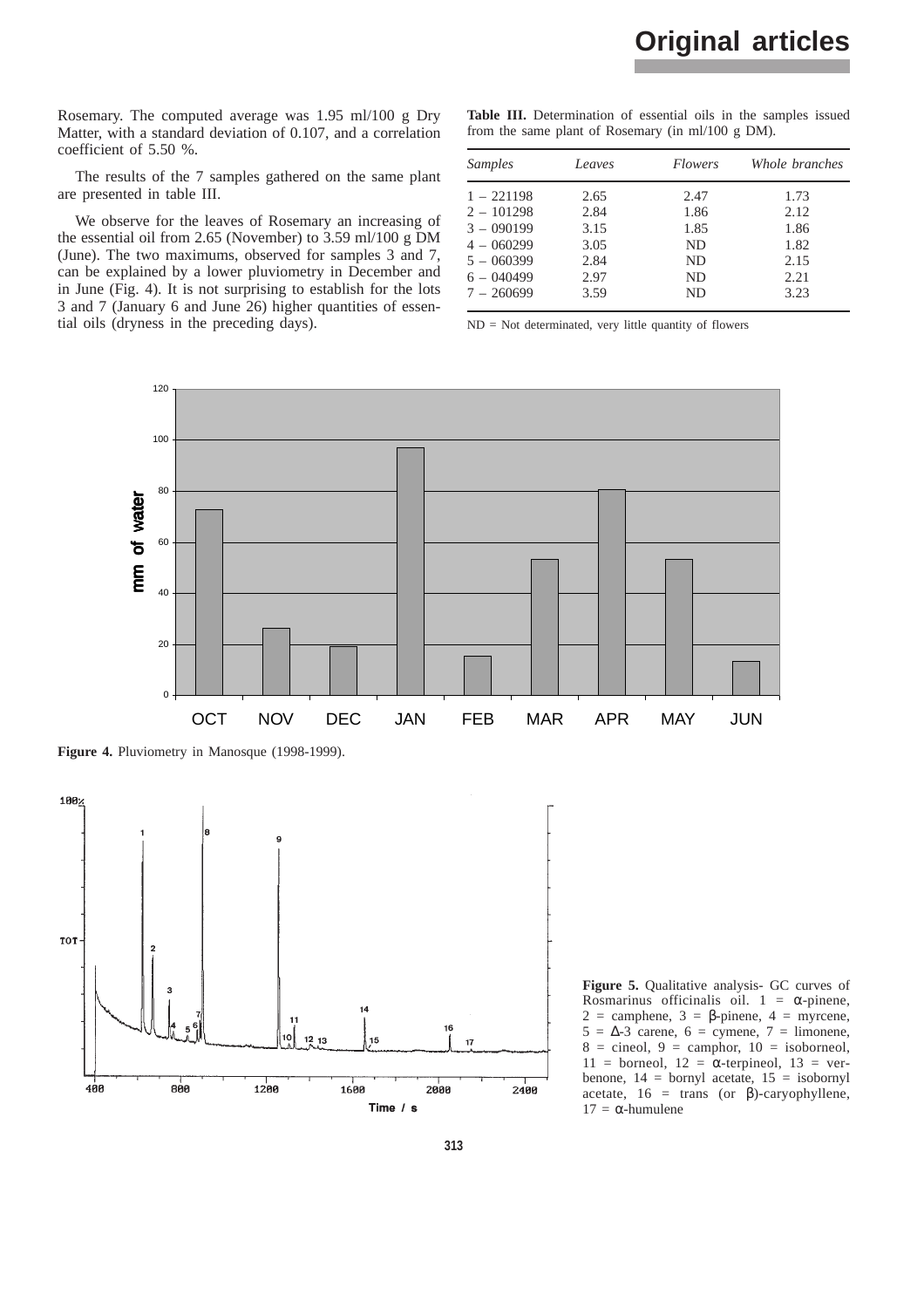**Table IV.** Repetability of the titration of three components in an homogeneous mixture of leaves and flowers (% w/w).

|                                 | $\alpha$ -Pinene | Cineol        | Camphor       |
|---------------------------------|------------------|---------------|---------------|
| Average $(\% w/w)$<br><b>SD</b> | 4.77<br>0.106    | 15.2<br>0.198 | 28.8<br>0.312 |
| CV(%)                           | 2.23             | 1.30          | 1.08          |

The identification of seventeen components in the Rosmarinus officinalis essential oil was done by GC/MS, according to their retention time (expressed in seconds) and their mass spectrum (Fig. 5). The same chromatographic curves were observed for the oils issued from our sampling (leaves, flowers, whole branches) and the *Rosmarinus officinalis* oil obtained from industries.

In order to verify the repetability of the essential oil titration, we had run 10 tests on the same lot: homogeneous mixture of leaves and flowers. The average (in %), the standard deviation (SD) and the correlation coefficient (CV in %) were computed, according to three important components of the oil: α-pinene, cineol, camphor (Tab. IV).

The correlation coefficient is included in the interval 1.1 to 2.2 %. All the titration results, according to the essential oils issued from our sampling and to a sample of Rosmarinus officinalis obtained from industries, are in table V.

The flowers were not always in sufficient quantities for the determination of the oil. We add the results of the new leaves of the lot 7:  $\alpha$ -pinene 11.2 %; cine 19.8 % and camphor 34.9 %. These values are near the values of the leaves coming from the precedent year and mentioned in table V.

In our Rosemary's sampling of leaves and flowers, the levels of the three tested components are near. In contrary, we observed in Lavendin, significative variations betwen

Table V. Titration of the three components of the Rosemary and *Rosmarinus officinalis* oils (% w/w).

| <b>Samples</b>                   | $\alpha$ -Pinene (%) | Cineol $(\% )$ | Camphor $(\% )$ |
|----------------------------------|----------------------|----------------|-----------------|
| <i>Rosmarinus</i><br>officinalis | 25.5                 | 29.1           | 23.1            |
| Obtained from<br>our Sampling    |                      |                |                 |
| $1 - 221198$ leaves              | 4.62                 | 13.4           | 31.1            |
| $1 - 221198$ flowers             | 9.95                 | 15.4           | 34.8            |
| $2 - 101298$ leaves              | 4.12                 | 13.4           | 31.9            |
| $3 - 090199$ leaves              | 8.44                 | 21.3           | 41.4            |
| $3 - 090199$ flowers             | 9.64                 | 16.6           | 39.9            |
| $4 - 060299$ leaves              | 8.29                 | 18.7           | 44.5            |
| $5 - 060399$ leaves              | 8.53                 | 19.3           | 41.0            |
| $6 - 040499$ leaves              | 7.79                 | 18.8           | 41.7            |
| $7 - 260699$ leaves              | 7.86                 | 19.2           | 37.3            |

Table VI. Titration of the three components of the Rosemary oils  $(g/100g$  dry matter).

| Samples             | $\alpha$ -Pinene | Cineol<br>$(g/100 g DM)$ $(g/100 g DM)$ $(g/100 g DM)$ | Camphor |
|---------------------|------------------|--------------------------------------------------------|---------|
| $1 - 221198$ leaves | 0.110            | 0.320                                                  | 0.743   |
| $2 - 101298$ leaves | 0.105            | 0.320                                                  | 0.816   |
| $3 - 090199$ leaves | 0.239            | 0.604                                                  | 1.17    |
| $4 - 060299$ leaves | 0.228            | 0.514                                                  | 1.22    |
| $5 - 060399$ leaves | 0.218            | 0.494                                                  | 1.05    |
| $6 - 040499$ leaves | 0.208            | 0.503                                                  | 1.11    |
| $7 - 260699$ leaves | 0.254            | 0.620                                                  | 1.20    |

leaves and flowers. In the *Rosmarinus officinalis* oil each of these components: α-pinene, cineol and camphor, corresponds to about a quarter (in  $\%$  w/w) of the essential oil, with a similarity to Spanish Rosemary [15]. In our studied samples,  $\alpha$ -pinene is lower than 10 %, cineol between 13 and 21 %; camphor has a level always upper than 30 %, but lower than 45 %.

In the leaves, the upper level of each component in the oil is observed, for the cineol in January, camphor in February and α-pinene in March. The table V shows the results of the three components in the oils, in % weight/weight. But the oil value is not constant in the aerial parts (leaves, flowers, whole branches) according each lot. If we consider a middle density of 0.90 [5] and with the knowledge of the humidity present in the samples, we can compute approximative results of α-pinene, cineol and camphor, according to the dry matter (in g/100 g DM), (see table VI). If we take into account the concentration of these components (in g/100 g DM), a maximum is observed in **June.** 

The whole branches (with leaves, flowers and boughs) present some random values due to the presence of boughs with various diameters, and so various weights in the samples, carrying differences in the oil determination. So, we will not use the results coming from the whole branches.

# **Discussion**

In our sampling of Lavendin, we observe an upper level of camphor in flowers (13.9 %) when they are faded. In leaves, the content of camphor is upper in February (34-35 %). The essential oils of the Lavendins and vera Lavender have near levels of linalool and linalyl acetate; in vera Lavender, the levels of cineol and camphor are lower than 1.5 %, on contrary, upper in the Lavendins [4]. Our studied sample should be the hybrid Lavendin Abrial, because the observed values, in the case of the opened flowers and gathered in July, are corresponding to the composition cited by the French norms [5]: cineol 6-11 %, linalool 26-38 %, camphor 7-11 %, linalyl acetate 20-29 %.

If the steam distillation is done on all branches with flowers and mainly leaves placed at the base of the plant, one